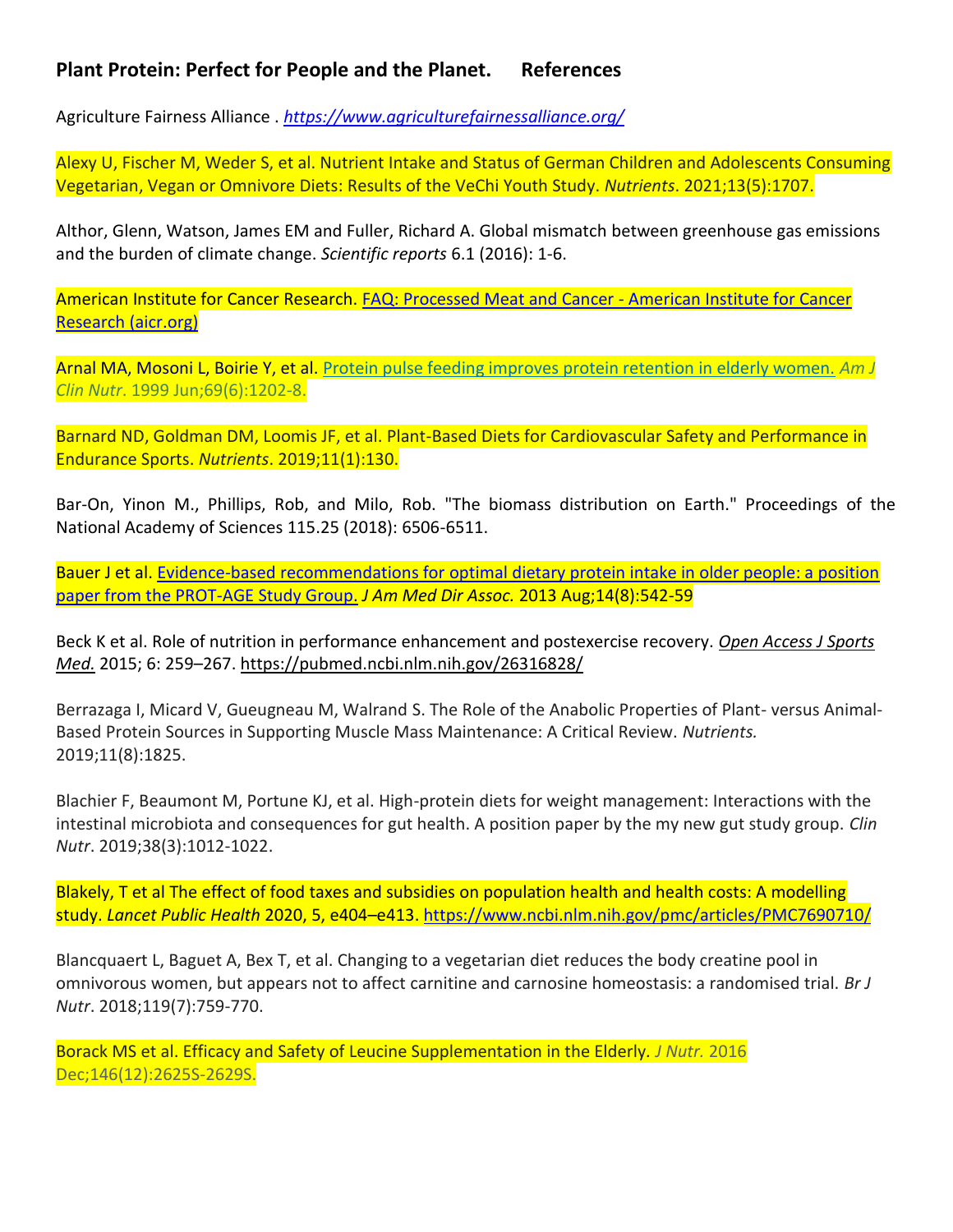Bouillanne O, Curis E, Hamon-Vilcot B, et al. Impact of protein pulse feeding on lean mass in malnourished and at-risk hospitalized elderly patients. *Clin Nutr*. 2013 Apr;32(2):186-92.

Budhathoki S, Sawada N, Iwasaki M, et al; Japan Public Health Center–based Prospective Study Group. Association of Animal and Plant Protein Intake With All-Cause and Cause-Specific Mortality in a Japanese Cohort. *JAMA Intern Med*. 2019;179(11):1509-1518.

Buettner D, Skemp S. Blue Zones: Lessons From the World's Longest Lived. *Am J Lifestyle Med*. 2016 Jul 7;10(5):318-321. https://www.ncbi.nlm.nih.gov/pmc/articles/PMC6125071/

Burd, N.A., Gorissen, S.H., & van Loon, L.J. (2013). Anabolic resistance of muscle protein synthesis with aging. *Exercise and Sport Sciences Reviews*, 41, 169–173. PubMed ID: 23558692 doi:10.1097/JES.

Carter JP, Furman T, Hutcheson HR. Preeclampsia and reproductive performance in a community of vegans. *South Med J*. 1987;80(6):692-7.

Cassidy, Emily S., et al. Redefining agricultural yields: from tonnes to people nourished per hectare." *Environmental Research Letters* 8.3 (2013): 034015.

Chapman S, Chung HC, Rawcliffe AJ, et al. Does Protein Supplementation Support Adaptations to Arduous Concurrent Exercise Training? A Systematic Review and Meta-Analysis with Military Based Applications. *Nutrients*. 2021;13(5):1416.

Cheeke R. *Plant Based Athlete*. https://book.nomeatathlete.com/

Chrysohoou C et al. Longevity and diet. Myth or pragmatism? *Maturitas.* 2013 Dec;76(4):303-7.

Clark A, Mach N. Exercise-induced stress behavior, gut-microbiota-brain axis and diet: a systematic review for athletes. *J Int Soc Sports Nutr*. 2016;13:43.

Crous-Bou M et al. Plant-Rich Dietary Patterns, Plant [Foods and Nutrients, and Telomere Length.](https://pubmed.ncbi.nlm.nih.gov/31728493/) *Adv Nutr.* [2019 Nov 1;10\(Suppl\\_4\):S296-S303](https://pubmed.ncbi.nlm.nih.gov/?term=Cruz-Jentoft+AJ&cauthor_id=31171417)

[Cruz-Jentoft](https://pubmed.ncbi.nlm.nih.gov/?term=Cruz-Jentoft+AJ&cauthor_id=31171417) AJ et al. Sarcopenia. *Lancet.* 2019 Jun 29;393(10191):2636-2646.

Cudmore D. The 30 Best Vegan Sources of Leucine. [https://vegfaqs.com/best-vegan-food-sources](https://vegfaqs.com/best-vegan-food-sources-leucine/#Another_Way_to_Get_Leucine_Vegan_Leucine_Supplements)leucine/#Another Way to Get Leucine Vegan Leucine Supplements. 2021

Cynober L et al. Proposals for Upper Limits of Safe Intake for Arginine and Tryptophan in Young Adults and an Upper Limit of Safe Intake for Leucine in the Elderly. *J Nutr.* . 2016 Dec;146(12):2652S-2654S.

Darmadi-Blackberry I et al. Legumes: the most important dietary predictor of survival in older people of different ethnicities. *Asia-Pac Clin Nutr* 2004.

David LA, Maurice CF, Carmody RN, et al. Diet rapidly and reproducibly alters the human gut microbiome. *Nature*. 2014;505(7484):559-63.

Davis B, Melina V. *The Kick Diabetes Cookbook*. Book Publishing Co. 2018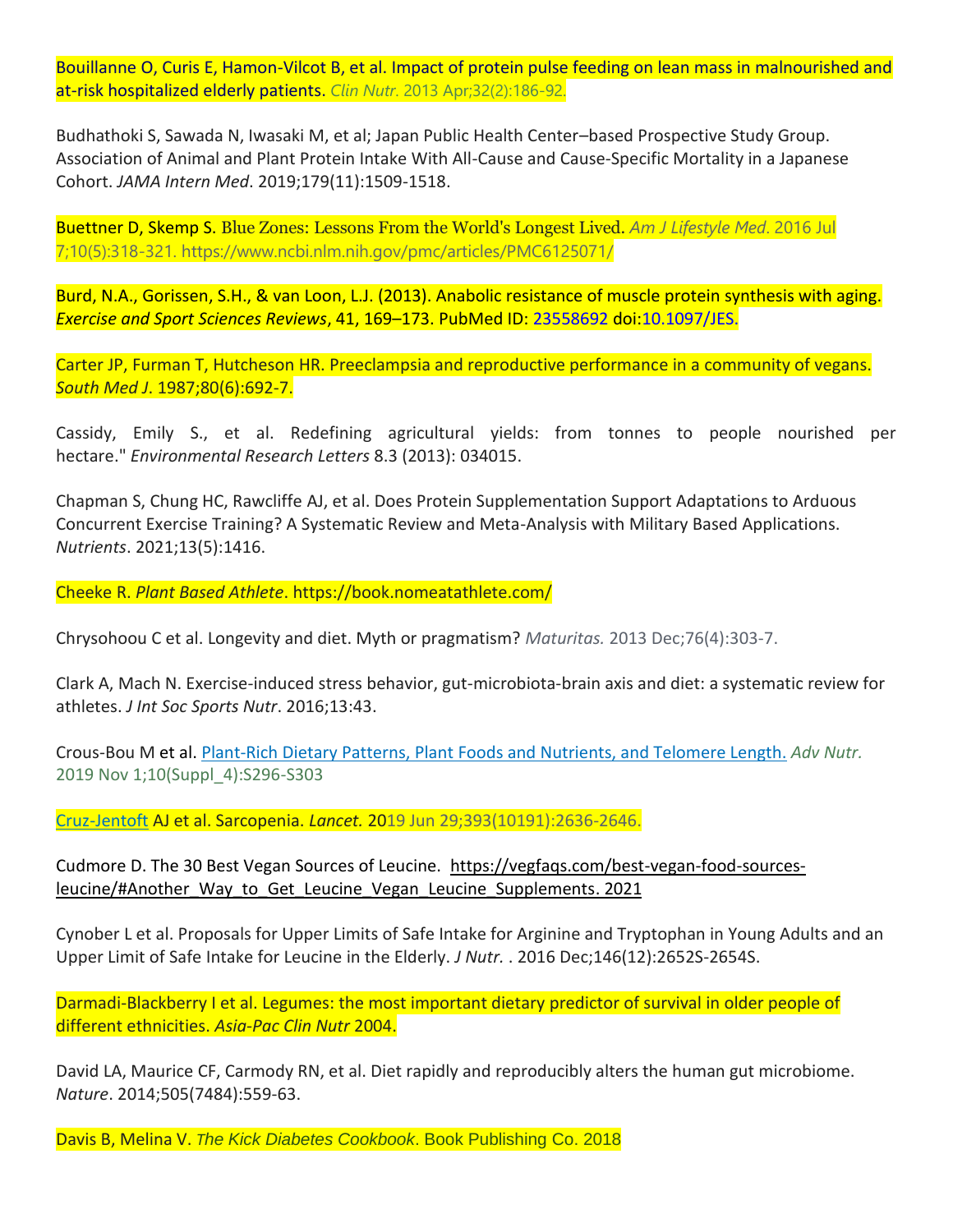Davis B, Melina V. *Becoming Vegan: Comprehensive Edition.* The Complete Reference to Plant Based Nutrition. Book Publishing Co. 2014

Davis B, Melina V. *Becoming Vegan: Express Edition.* Book Publishing Co. 2013

Davis B, Melina V. *Becoming Raw.* Book Publishing Co. 2010

Davis, Brenda. *60 Year Old Vegan Author Brenda Davis Demonstrates Her Flexibility and Strength.* https://becomingvegan.ca/videos/

DE Salles Painelli V, Nemezio KM, Pinto AJ, et al. High-Intensity Interval Training Augments Muscle Carnosine in the Absence of Dietary Beta-alanine Intake. *Med Sci Sports Exerc*. 2018;50(11):2242-2252.

Deldicque L. Potential harmful effects of dietary supplements in sports medicine. *Curr Opin Clin Nutr Metab* Care. 2016 Nov;19(6):439-445.

Delimaris I. Adverse Effects Associated with Protein Intake above the Recommended Dietary Allowance for Adults. *ISRN Nutr*. 2013:126929.

Diallo A, Deschasaux M, Latino-Martel P, et al. Red and processed meat intake and cancer risk: Results from the prospective NutriNet-Santé cohort study. *Int J Cancer*. 2018;142(2):230-237.

Ekmekcioglu C. Nutrition and longevity - From mechanisms to uncertainties. *Crit Rev Food Sci Nutr.* 2020;60(18):3063-3082.

Elango R, Ball RO. Protein and Amino Acid Requirements during Pregnancy. *Adv Nutr*. 2016 Jul 15;7(4):839S-44S.

Elango R, Chapman K, Rafii M, Ball RO, Pencharz PB. Determination of the tolerable upper intake level of leucine in acute dietary studies in young men. *Am J Clin Nutr.* 2012;96(4):759-67.

Elango R, Rasmussen B, Madden K. Safety and Tolerability of Leucine Supplementation in Elderly Men. *J Nutr*. 2016;146(12):2630S-2634S.

ESHA. Food Processor.<https://esha.com/products/food-processor/>

FAO and WHO. 2019. *Sustainable healthy diets – Guiding principles.* Rome. 2019/ [Sustainable healthy diets:](https://www.who.int/publications/i/item/9789241516648)  [guiding principles \(who.int\)](https://www.who.int/publications/i/item/9789241516648)

Federation of the American Societies for Experimental Biology, Life Sciences Research Office 1992. Safety of amino acids used as dietary supplements. Center for Food Safety and Applied Nutrition. FDA Contract No. 223–88–2124, Task No. 8.

Filazzola, Alessandro, et al. "The effects of livestock grazing on biodiversity are multi‐trophic: a meta‐ analysis." *Ecology letters* 23.8 (2020): 1298-1309.

Fischer, Carlos G, and Tara Garnett. *Plates, Pyramids, and Planets: Developments in National Healthy and Sustainable Dietary Guidelines : a State of Play Assessment*. , 2016. [http://www.fao.org/3/a-i5640e.pdf.](http://www.fao.org/3/a-i5640e.pdf)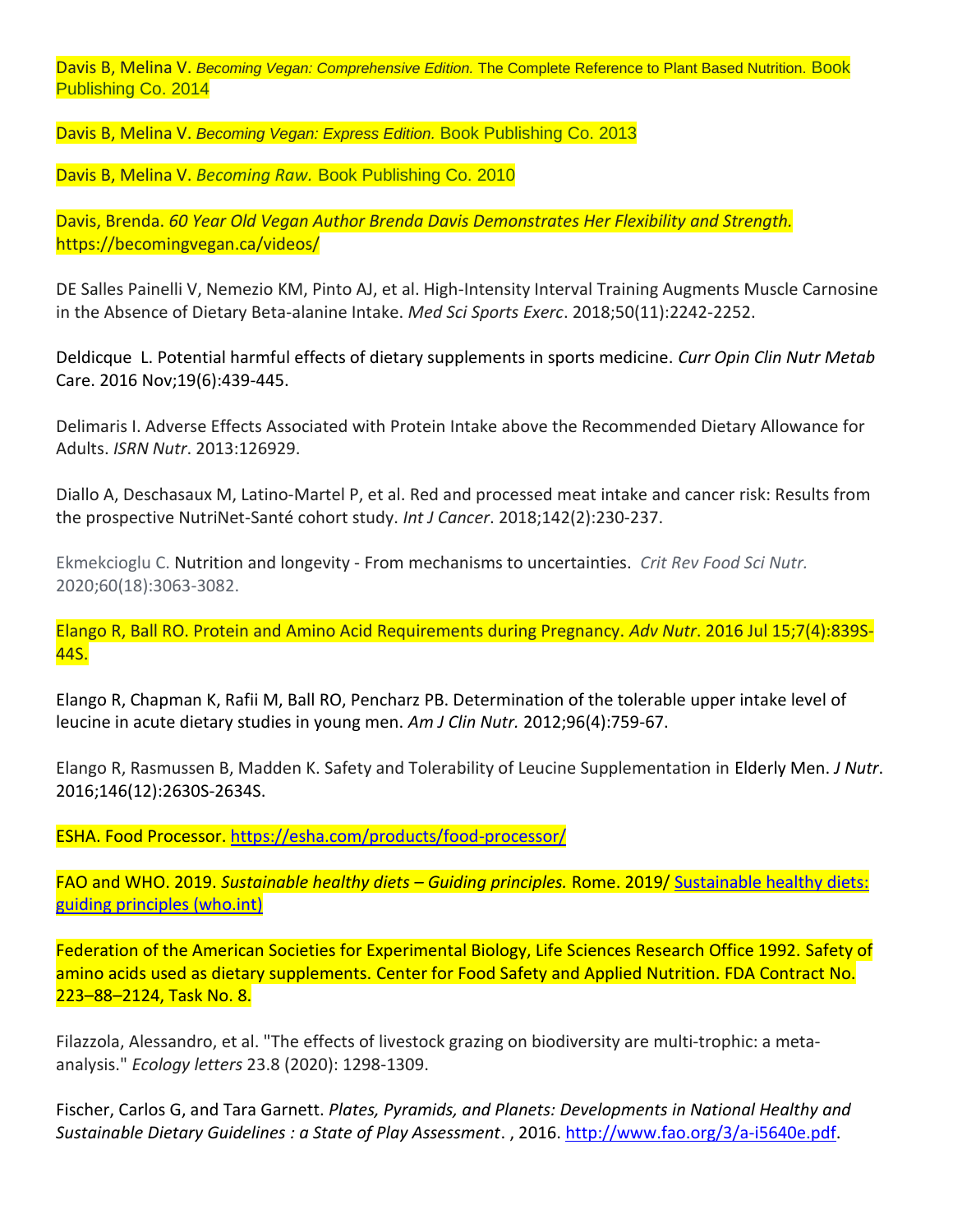Fouré A, Bendahan D. Is Branched-Chain Amino Acids Supplementation an Efficient Nutritional Strategy to Alleviate Skeletal Muscle Damage? A Systematic Review. Nutrients. 2017 Sep 21;9(10):1047.

Ganapathy A et al. Nutrition and Sarcopenia—What Do We Know? *[Nutrients.](https://www.ncbi.nlm.nih.gov/pmc/articles/PMC7353446/)* 2020 Jun; 12(6): 1755.

Gardner CD et al. Maximizing the intersection of human health and the health of the environment with regard to the amount and type of protein produced and consumed in the United States. *Nutr Rev.* 2019 Apr 1;77(4):197-215.

GBD 2017 Diet Collaborators. Health effects of dietary risks in 195 countries, 1990-2017: a systematic analysis for the Global Burden of Disease Study 2017. *Lancet*. 2019;393(10184):1958-1972.

Gerber, Pierre, et al. "Tackling Climate Change Through Livestock: A global assessment of emissions and mitigation opportunities". FAO (2013).

Goodland, Robert, and Anhang, Jeff. "Livestock and climate change: What if the key actors in climate change are... cows, pigs, and chickens?." (2009).

Gorissen SHM, Crombag JJR, Senden JMG, et al. Protein content and amino acid composition of commercially available plant-based protein isolates. *Amino Acids*. 2018;50(12):1685-1695.

Government of Canada. 2021. [https://www.canada.ca/en/agriculture-agri-food/news/2020/11/government](https://www.canada.ca/en/agriculture-agri-food/news/2020/11/government-of-canada-announces-investments-to-support-supply-managed-dairy-poultry-and-egg-farmers.html)[of-canada-announces-investments-to-support-supply-managed-dairy-poultry-and-egg-farmers.html](https://www.canada.ca/en/agriculture-agri-food/news/2020/11/government-of-canada-announces-investments-to-support-supply-managed-dairy-poultry-and-egg-farmers.html)

Han H et al. Oligosaccharide Content and Composition of Legumes and Their Reduction by Soaking, Cooking, Ultrasound, and High Hydrostatic Pressure. 2006. *Cereal Chem.* 83(4):428–433

HappyCow website for restaurants. https://www.happycow.net/

Harmack L. Director of NCC, Nutrition Database System for Research at the University of Minnesota <http://www.ncc.umn.edu/ndsr-database-page/>[ndsrhelp@umn.edu](mailto:ndsrhelp@umn.edu) Sept 15, 2021

Holeček M. Branched-chain amino acids in health and disease: metabolism, alterations in blood plasma, and as supplements. *Nutrition & Metabolism* (2018) 15:33

Huang J et al. Association Between Plant [and Animal Protein Intake and Overall and Cause-Specific Mortality.](https://pubmed.ncbi.nlm.nih.gov/32658243/) *JAMA Intern Med.* 2020 Sep 1;180(9):1173-1184. https://pubmed.ncbi.nlm.nih.gov/32658243/

Institute of Medicine 2005. *Dietary Reference Intakes for Energy, Carbohydrate, Fiber, Fat, Fatty Acids, Cholesterol, Protein, and Amino Acids*. Washington, DC: The National Academies Press. [https://doi.org/10.17226/10490.](https://doi.org/10.17226/10490)

Ipsos. https://www.ipsos-retailperformance.com/en/vegan-trends/

Islam, Nazrul, and Winkel, John. Climate change and social inequality. *UN Department of Economic and Social Affairs (DESA) Working Papers, No. 152* (2017).

Jackman SR, Witard OC, Philp A, et al. Branched-Chain Amino Acid Ingestion Stimulates Muscle Myofibrillar Protein Synthesis following Resistance Exercise in Humans. *Front Physiol.* 2017;8:390.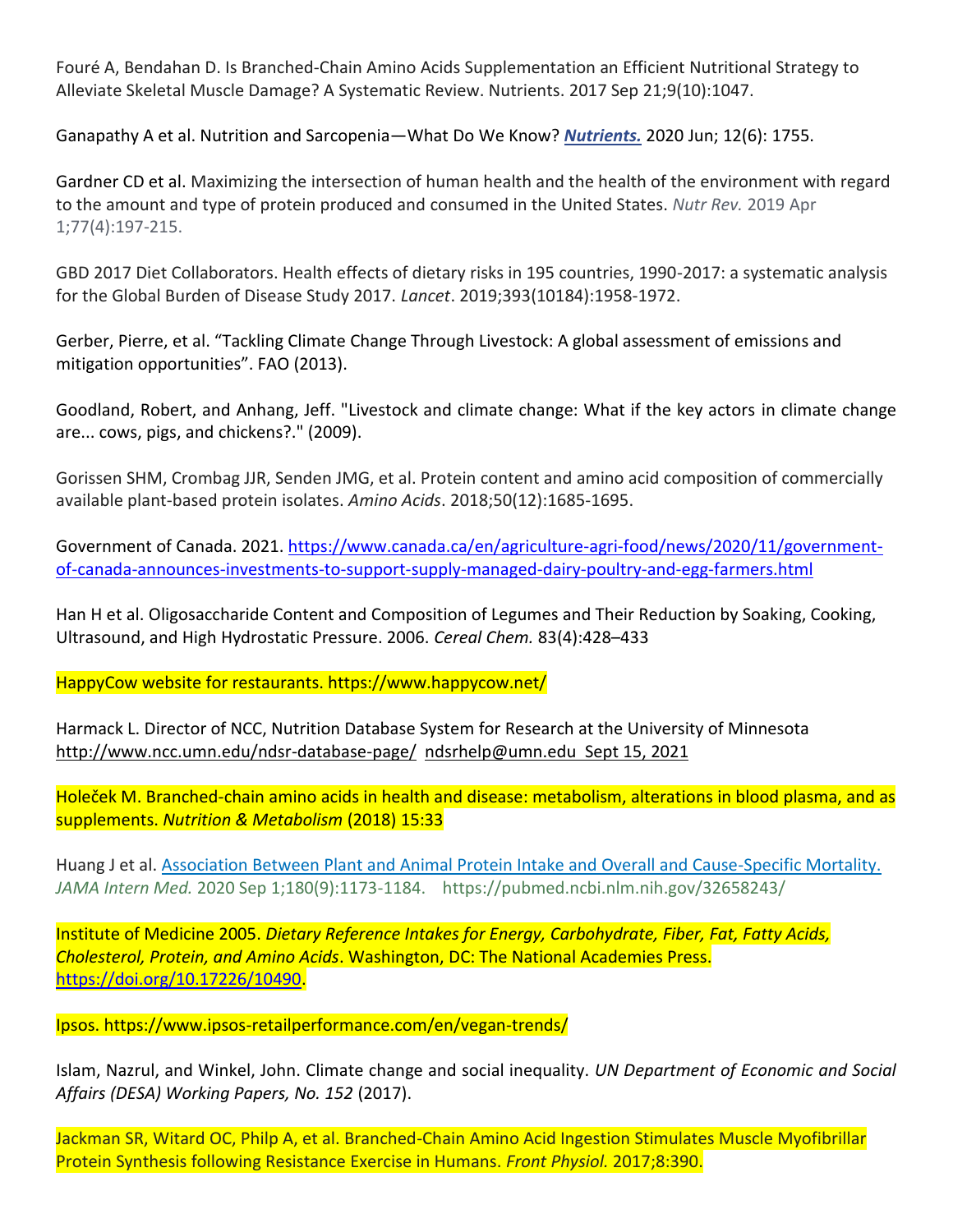Jäger R, Kerksick CM, Campbell BI, et al. International Society of Sports Nutrition Position Stand: protein and exercise. *J Int Soc Sports Nutr*. 2017;14:20.

Kamei Y, Hatazawa Y, Uchitomi R, Yoshimura R, Miura S. Regulation of Skeletal Muscle Function by Amino Acids. *Nutrients*. 2020;12(1):261.

Katsanos CS et al. A high proportion of leucine is required for optimal stimulation of the rate of muscle protein synthesis by essential amino acids in the elderly. *Am J Physiol Endocrinol Metab.* 2006 Aug;291(2):E381-7.

Katz DL, Doughty KN, Geagan K, Jenkins DA, Gardner CD. Perspective: The Public Health Case for Modernizing the Definition of Protein Quality. *Adv Nutr*. 2019;10(5):755-764.

Kerksick CM, Arent S, Schoenfeld BJ, et al. International society of sports nutrition position stand: nutrient timing. *J Int Soc Sports Nutr.* 2017;14:33.

Kim SJ, et al. Effects of dietary pulse consumption on body weight: a systematic review and meta-analysis of randomized controlled trials. *Am J Clin Nutr.* 2016 May;103(5):1213-23.

Kim SR, Kim K, Lee SA, et al. Effect of Red, Processed, and White Meat Consumption on the Risk of Gastric Cancer: An Overall and Dose Response Meta-Analysis. *Nutrients*. 2019;11(4):826.

Lander EM, Wertheim BC, Koch SM, et al. Vegetable protein intake is associated with lower gallbladder disease risk: Findings from the Women's Health Initiative prospective cohort. *Prev Med*. 2016;88:20-6.

Klaper, M. Moving Medicine Forward.<https://www.doctorklaper.com/moving-medicine-forward>2022

KPFP. [https://www.kpfk.org/blogs/kpfk-news-department/post/california-is-the-second-most-vegan-state-for-](https://www.kpfk.org/blogs/kpfk-news-department/post/california-is-the-second-most-vegan-state-for-2021/#:~:text=Veganism%20has%20gained%20a%20lot,different%20from%20state%20to%20state)[2021/#:~:text=Veganism%20has%20gained%20a%20lot,different%20from%20state%20to%20state.](https://www.kpfk.org/blogs/kpfk-news-department/post/california-is-the-second-most-vegan-state-for-2021/#:~:text=Veganism%20has%20gained%20a%20lot,different%20from%20state%20to%20state)

Lemay C, Melina V. Stargold the Food Fairy: The Plant-based Edition. 2018. https://www.stargoldfoodfairy.com/product/6x9-soft-cover-book-plant-based-edition/

Levine ME, Suarez JA, Brandhorst S, et al. Low protein intake is associated with a major reduction in IGF-1, cancer, and overall mortality in the 65 and younger but not older population. *Cell Metab*. 2014;19(3):407-17.

Li Y et al. Healthy lifestyle and life expectancy free of cancer, cardiovascular disease, and type 2 diabetes: prospective cohort study. *BMJ* 2020 Jan 8;368:l6669.

Liao LM, Loftfield E, Etemadi A, et al. Substitution of dietary protein sources in relation to colorectal cancer risk in the NIH-AARP cohort study. *Cancer Causes Control*. 2019;30(10):1127-1135.

Lincicome S. Examining America's Farm Subsidy Problem. 2020.

Maher TJ. Safety Concerns Regarding Supplemental Amino Acids: Results of a Study. In *Food Components to Enhance Performance: An Evaluation of Potential Performance-Enhancing Food Components for Operational Rations*. National Academy of Sciences. 1994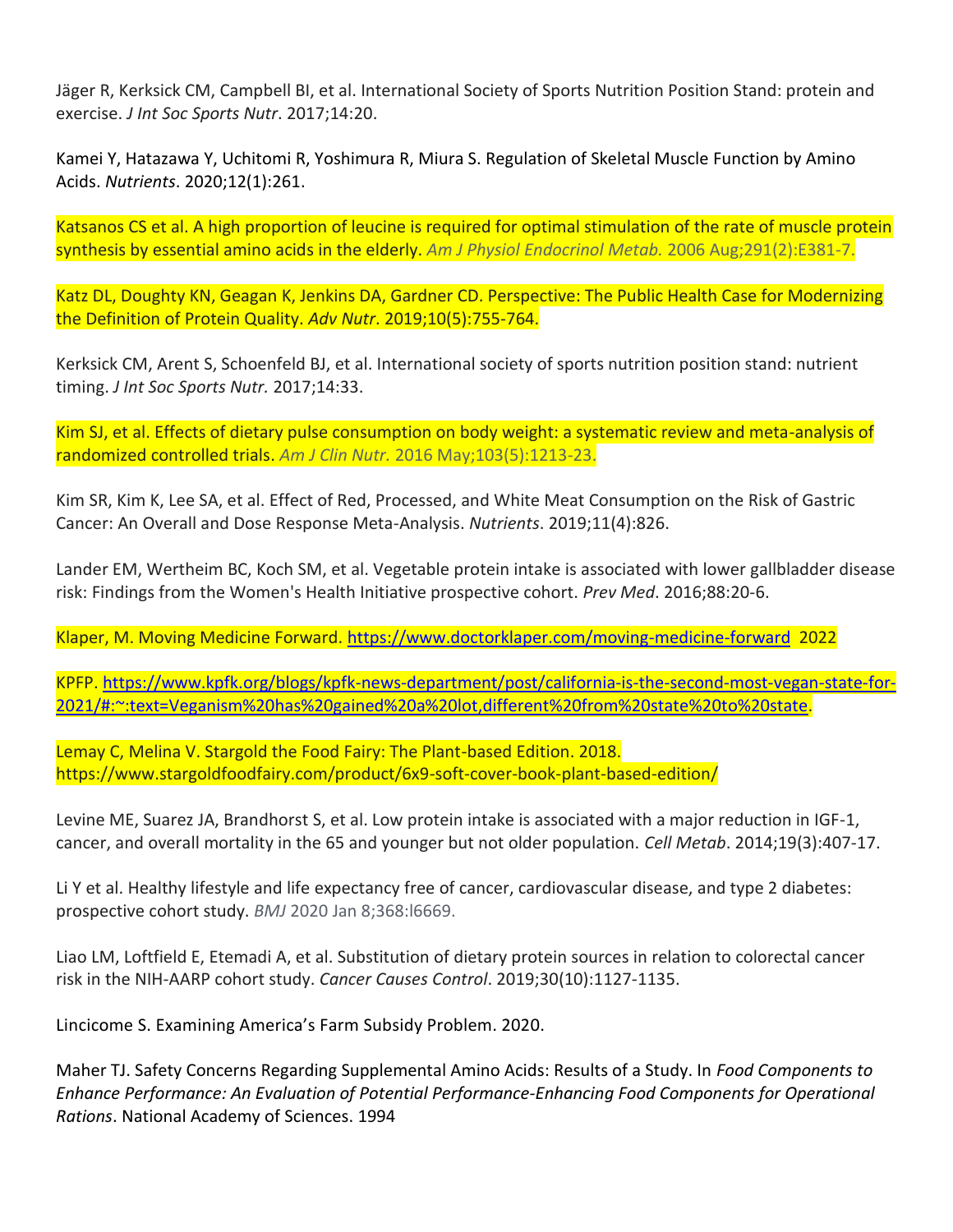Malik VS, Li Y, Tobias DK, Pan A, Hu FB. Dietary Protein Intake and Risk of Type 2 Diabetes in US Men and Women. Am J Epidemiol. 2016;183(8):715-28.

Mangano KM, Sahni S, Kiel DP, et al. Dietary protein is associated with musculoskeletal health independently of dietary pattern: the Framingham Third Generation Study. *Am J Clin Nutr*. 2017;105(3):714-722.

Mariotti F et al. Dietary Protein and Amino Acids in Vegetarian Diets—A Review. *[Nutrients](https://www.ncbi.nlm.nih.gov/pmc/articles/PMC6893534/)*. 2019 Nov; 11(11): 2661.

Melina V, Craig W, Levin S. Position of the Academy of Nutrition and Dietetics: Vegetarian Diets. J Acad Nutr Diet. 2016 Dec;116(12):1970-1980.

Melina V, Forest J. *Cooking Vegan:* Book Publishing Co. 2012

Messina M, Lynch H, Dickinson JM, Reed KE. No Difference Between the Effects of Supplementing With Soy Protein Versus Animal Protein on Gains in Muscle Mass and Strength in Response to Resistance Exercise. *Int J Sport Nutr Exerc Metab*. 2018;28(6):674-685.

Miyokos. https://miyokos.com/

Naghshi S, Sadeghi O, Willett WC, Esmaillzadeh A. Dietary intake of total, animal, and plant proteins and risk of all cause, cardiovascular, and cancer mortality: systematic review and dose-response meta-analysis of prospective cohort studies. *BMJ*. 2020;370:m2412.

National Institutes of Health. Office of Dietary Supplements*. Dietary Supplement Fact Sheet. Exercise and Athletic Performance March 29, 2021.* Available at: <https://ods.od.nih.gov/factsheets/ExerciseAndAthleticPerformance-HealthProfessional/>

New York Times [https://www.nytimes.com/2019/10/14/business/the-new-makers-of-plant-based-meat-big](https://www.nytimes.com/2019/10/14/business/the-new-makers-of-plant-based-meat-big-meat-companies.html)[meat-companies.html](https://www.nytimes.com/2019/10/14/business/the-new-makers-of-plant-based-meat-big-meat-companies.html)

Nie C, He T, Zhang W, Zhang G, Ma X. Branched Chain Amino Acids: Beyond Nutrition Metabolism. *Int J Mol Sci*. 2018;19(4):954.

Nieddu A et al. Dietary Habits, Anthropometric Features and Daily Performance in Two Independent Long-Lived Populations from *Nicoya peninsula* (Costa Rica) and *Ogliastra* (Sardinia). Nutrients. 2020 Jun; 12(6): 1621.

Norman K et al. Veganism, aging and [longevity: new insight into old concepts.](https://pubmed.ncbi.nlm.nih.gov/31895244/) *Curr Opin Clin Nutr Metab Care.*  2020 Mar;23(2):145-150.

[Papadopoulou](https://pubmed.ncbi.nlm.nih.gov/?term=Papadopoulou+SK&cauthor_id=32370051) SK. Sarcopenia: A Contemporary Health Problem among Older Adult Populations Nutrients. 2020 May 1;12(5):1293.

Pasiakos s et al. Sources and Amounts of Animal, Dairy, and Plant Protein Intake of US Adults in 2007–2010. *[Nutrients.](https://www.ncbi.nlm.nih.gov/pmc/articles/PMC4555161/)* 2015 Aug; 7(8): 7058–7069.

Patel JK, Rouster AS. *Infant Nutrition Requirements and Options. [Updated 2020 Aug 14]*. In: StatPearls [Internet]. Treasure Island (FL): StatPearls Publishing; 2021 Jan-. Available from: <https://www.ncbi.nlm.nih.gov/books/NBK560758/>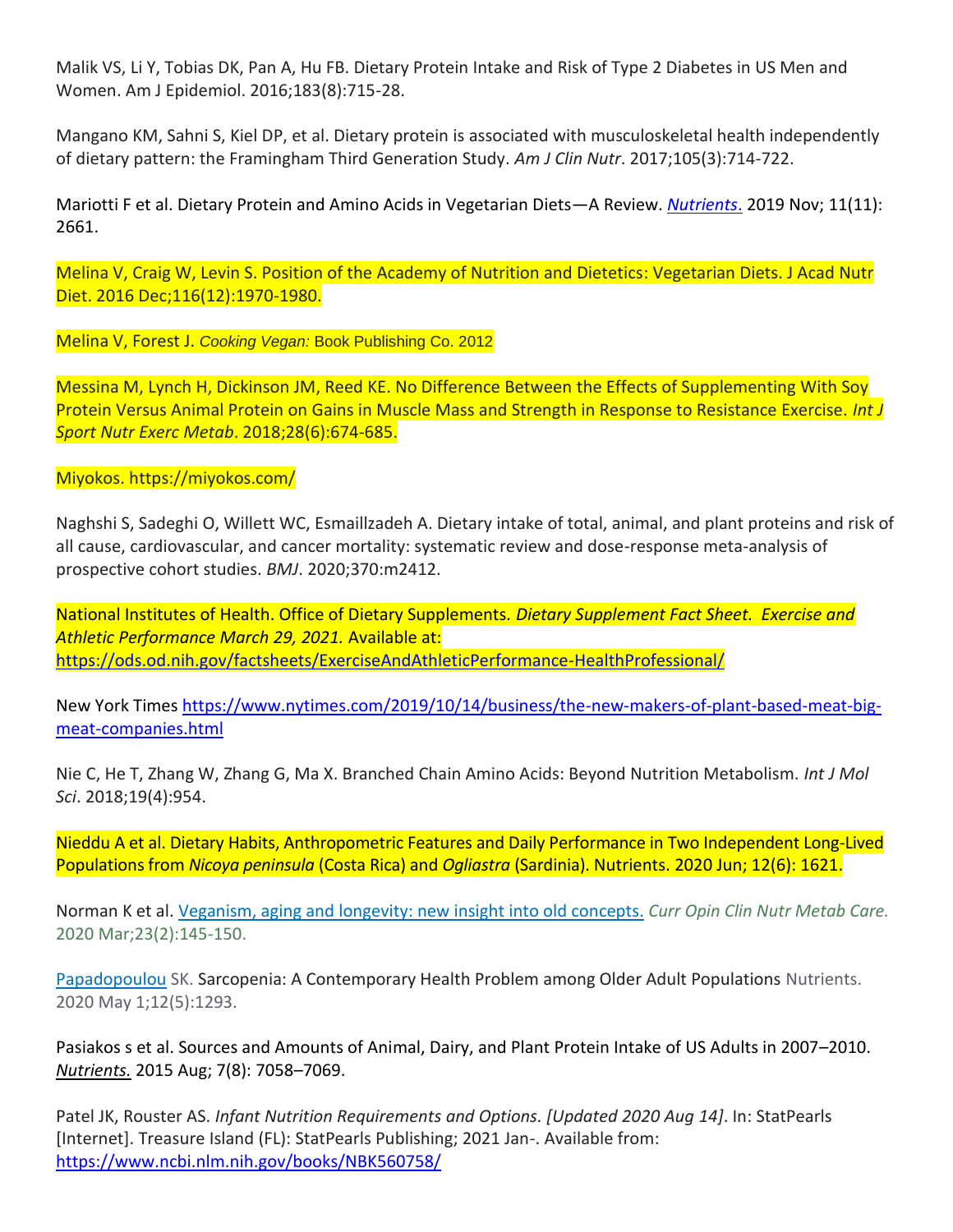Pistollato F, Sumalla Cano S, et al. Plant-Based and Plant-Rich Diet Patterns during Gestation: Beneficial Effects and Possible Shortcomings. *Adv Nutr*. 2015;6(5):581-91.

Poore, Joseph, and Nemecek, Thomas. "Reducing food's environmental impacts through producers and consumers." Science 360.6392 (2018): 987-992.

Qi XX, Shen P. Associations of dietary protein intake with all-cause, cardiovascular disease, and cancer mortality: A systematic review and meta-analysis of cohort studies. *Nutr Metab Cardiovasc Dis*. 2020;30(7):1094-1105.

Rajsic P. Cartels and Subsidies in Canadian Agriculture [https://mises.org/library/cartels-and-subsidies](https://mises.org/library/cartels-and-subsidies-canadian-agriculture)[canadian-agriculture](https://mises.org/library/cartels-and-subsidies-canadian-agriculture) **2014**

Razavi AC, Bazzano LA, He J, Whelton SP, et al. Consumption of animal and plant foods and risk of left ventricular diastolic dysfunction: the Bogalusa Heart Study. *ESC Heart Fail*. 2020;7(5):2700-2710.

Reed KE, Camargo J, Hamilton-Reeves J, Kurzer M, Messina M. Neither soy nor isoflavone intake affects male reproductive hormones: An expanded and updated meta-analysis of clinical studies. *Reprod Toxicol*. 2021;100:60-67.

Richter M, Baerlocher K, Bauer JM, Elmadfa I, Heseker H, Leschik-Bonnet E, Stangl G, Volkert D, Stehle P; on behalf of the German Nutrition Society (DGE). [Revised Reference Values for the Intake of](https://pubmed.ncbi.nlm.nih.gov/30904906/) **Protein**. Ann Nutr Metab. 2019;74(3):242-250.

Ritchie, Hannah and Roser, Max. Forests and Deforestation. *Our World in Data* (2021).

Ritchie, Hannah. How much of the world's land would we need in order to feed the global population with the average diet of a given country? *Our World in Data* (2017).

Rizzo N et al. Nutrient Profiles of Vegetarian and Non Vegetarian Dietary Patterns. [J Acad Nutr Diet. 2013 Dec;](https://www.ncbi.nlm.nih.gov/entrez/eutils/elink.fcgi?dbfrom=pubmed&retmode=ref&cmd=prlinks&id=23988511)  [113\(12\): 1610](https://www.ncbi.nlm.nih.gov/entrez/eutils/elink.fcgi?dbfrom=pubmed&retmode=ref&cmd=prlinks&id=23988511)–1619. <https://www.ncbi.nlm.nih.gov/pmc/articles/PMC4081456/table/T2/?report=objectonly>

Rizzoli R et al. The role of dietary protein and vitamin D in maintaining musculoskeletal health in postmenopausal women: a consensus statement from the European Society for Clinical and Economic Aspects of Osteoporosis and Osteoarthritis (ESCEO). Maturitas. 2014 Sep;79(1):122-32. Suggest only 1000 calcium

Rogerson D. Vegan diets: practical advice for athletes and exercisers. *J Int Soc Sports Nutr*. 2017;14:36.

Rosenfeld DL, Tomiyama AJ. [Gender differences in meat consumption and openness to vegetarianism.](https://pubmed.ncbi.nlm.nih.gov/34166748/) *Appetite*. 2021 Jun 22;166:

Santos CS et al. Isolated branched-chain amino acid [intake and muscle protein synthesis in humans: a](https://pubmed.ncbi.nlm.nih.gov/31508659/)  [biochemical review.](https://pubmed.ncbi.nlm.nih.gov/31508659/) 2019 Sep 5;17(3):eRB4898.

Schaafsma G. The Protein Digestibility–Corrected Amino Acid Score. 2000. *J Nutr.* 130, (7):1865S–1867S <https://www.ncbi.nlm.nih.gov/pmc/articles/PMC4555161/>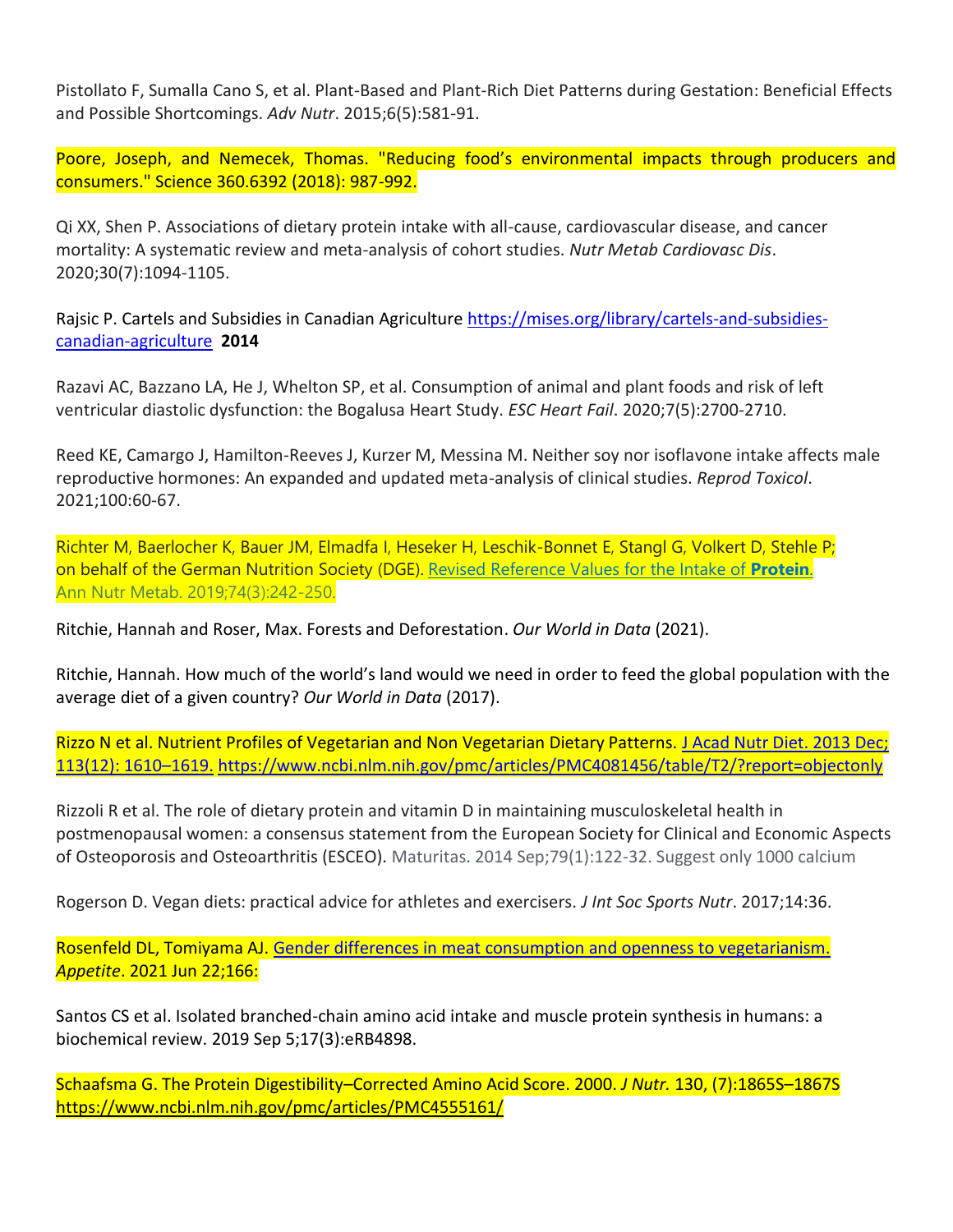Schoenfeld BJ, Aragon AA. How much protein can the body use in a single meal for muscle-building? Implications for daily protein distribution*. J Int Soc Sports Nutr*. 2018;15:10.

Seidelmann SB, Claggett B, Cheng S, et al. Dietary carbohydrate intake and mortality: a prospective cohort study and meta-analysis. *Lancet Public Health*. 2018;3(9):e419-e428.

Sewell, Christina. "Removing the Meat Subsidy: Our Cognitive Dissonance Around Animal Agriculture." Journal of International Affairs 73.1 (2020): 307-317.

Shah. R, Davis B. *Nourish*. Health Communications. 2020.

Shang X, Scott D, Hodge AM, et al. Dietary protein intake and risk of type 2 diabetes: results from the Melbourne Collaborative Cohort Study and a meta-analysis of prospective studies. *Am J Clin Nutr*. 2016;104(5):1352-1365.

Shukla PR, J. Skea, R. Slade, R. van Diemen, E. Haughey, J. Malley, M. Pathak, J. Portugal Pereira (eds.) Technical Summary, 2019. In: Climate Change and Land: an IPCC special report on climate change, desertification, land degradation, sustainable land management, food security, and greenhouse gas fluxes in terrestrial ecosystems. [Special Report on Climate Change and Land](https://www.ipcc.ch/srccl/) — IPCC site

Siegel KR et al. The contribution of subsidized food commodities to total energy intake among US adults **.** *Public Health Nutr.* 2016 Jun;19(8):1348-57.

Sinai T, Ben-Avraham S, Guelmann-Mizrahi I, et al. Consumption of soy-based infant formula is not associated with early onset of puberty. *Eur J Nutr*. 2019;58(2):681-687.

Sobiecki J et al. High compliance with dietary recommendations in a cohort of meat eaters, fish eaters, vegetarians, and vegans: results from the European Prospective Investigation into Cancer and Nutrition– Oxford study. *Nutr Res*. 2016*.* 36(5) 464-477.

Song M et al. Association of Animal and Plant [Protein Intake With All-Cause and Cause-Specific Mortality.](https://pubmed.ncbi.nlm.nih.gov/27479196/) *JAMA Intern Med.* 2016 Oct 1;176(10):1453-1463.

Sumner D.A. Agricultural Subsidy Programs. *<https://www.econlib.org/library/Enc/AgriculturalSubsidyPrograms.html>*

Ten Vegan Athletes on Why They Went Plant-Based. *https://www.livekindly.co/vegan-athletes-plant-based-quotes/*

Thalacker-Mercer A. Protein [and amino acids for skeletal](https://pubmed.ncbi.nlm.nih.gov/32035599/) muscle health in aging. Adv Food Nutr Res. 2020;91:29-64. (Review).

Thomas DT, Erdman KA, Burke LM. Position of the Academy of Nutrition and Dietetics, Dietitians of Canada, and the American College of Sports Medicine: Nutrition and Athletic Performance. *J Acad Nutr Diet*. 2016;116(3):501-528.

U.S. Department of Agriculture, Agricultural Research Service. FoodData Central, 2022. [fdc.nal.usda.gov.](http://fdc.nal.usda.gov/)

U.S. National Library of Medicine,

https://medlineplus.gov/genetics/understanding/howgeneswork/makingprotein/